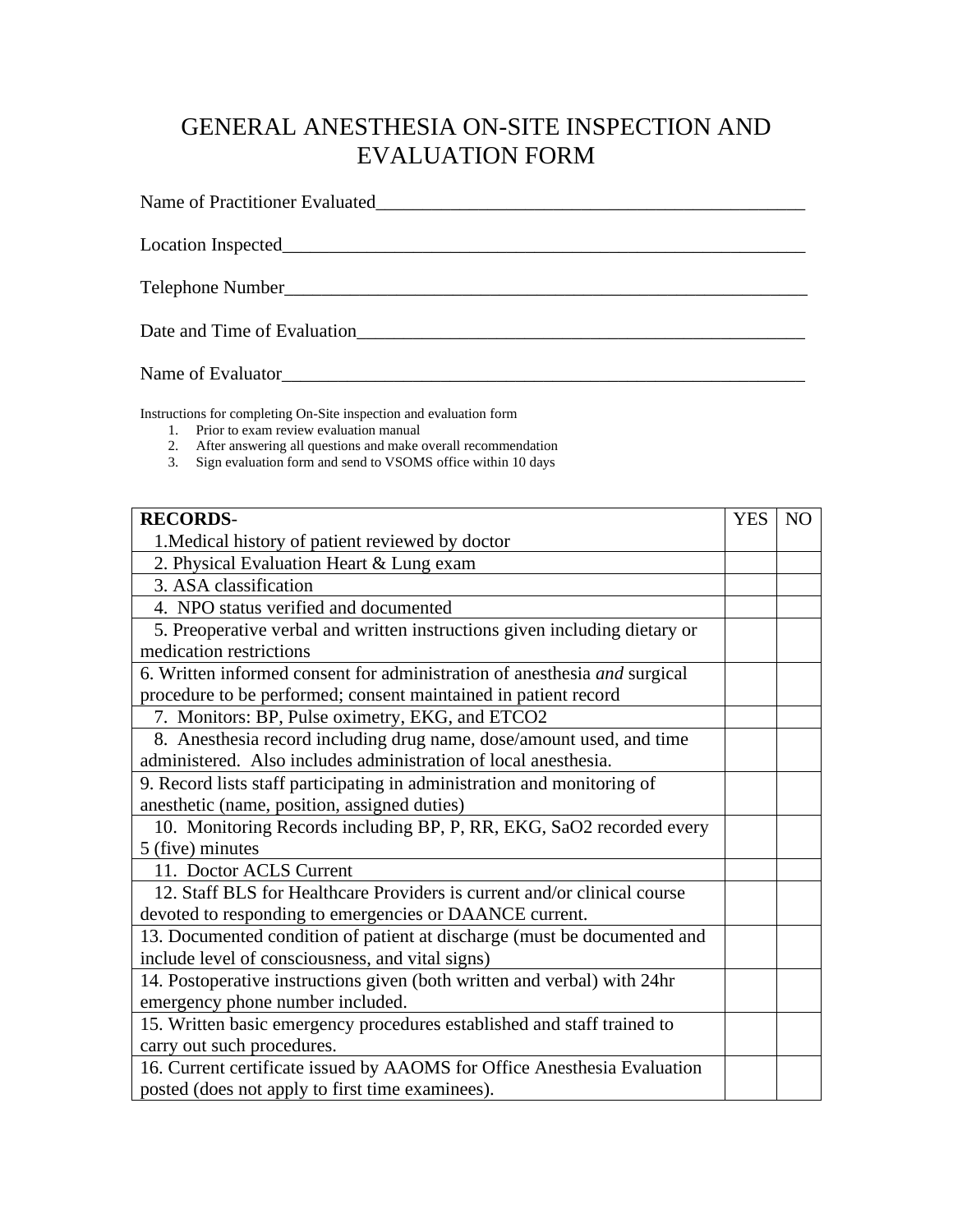| <b>MEDICINES-</b>                                                           |            |                |
|-----------------------------------------------------------------------------|------------|----------------|
| 1. Vasopressor available                                                    |            |                |
| 2. Corticosteroid available                                                 |            |                |
| 3. Bronchodilator available                                                 |            |                |
| 4. Muscle Relaxant available                                                |            |                |
| 5. Antihypertensive available                                               |            |                |
| 6. 50% dextrose or other antihypoglycemic                                   |            |                |
| 7. IV fluids available                                                      |            |                |
| 8. Epinephrine                                                              |            |                |
| 9. Antiarrythmic drug available                                             |            |                |
| 10. Coronary vasodilator available                                          |            |                |
| 11. Anticonvulsant available                                                |            |                |
| 12. Narcotic antagonist                                                     |            |                |
| 13. Benzodiazepam antagonist                                                |            |                |
|                                                                             |            |                |
| OFFICE FACILITIES AND EQUIPMENT-                                            | <b>YES</b> | N <sub>O</sub> |
|                                                                             |            |                |
| 1. Noninvasive Blood Pressure Monitor                                       |            |                |
| 2. Electrocardiograph                                                       |            |                |
| 3. Defibrillator/Automated External Defibrillator                           |            |                |
| 4. Pulse Oximeter                                                           |            |                |
| 5. End-tidal Carbon Dioxide Monitor                                         |            |                |
|                                                                             |            |                |
| 6. Are there temperature measuring devices available?                       |            |                |
| 7. Is there a precordial stethoscope available?                             |            |                |
| 8. Is there a secured IV line established and maintained throughout         |            |                |
| procedure?                                                                  |            |                |
| 9. Operating Theater                                                        |            |                |
| a. Is the operating theater large enough to adequately accommodate the      |            |                |
| patient on a table or in an operating chair?                                |            |                |
| b. Does the operating theater permit an operating team consisting of at     |            |                |
| least three individuals to move freely about the patient?                   |            |                |
| 10. Operating Chair or Table                                                |            |                |
| a. Does the operating chair or table permit the patient to be positioned so |            |                |
| the operating team can maintain the airway?                                 |            |                |
| b. Does the operating chair or table permit the team to alter the patient's |            |                |
| position quickly in an emergency?                                           |            |                |
| c. Does the operating chair or table provide a firm platform for the        |            |                |
| management of cardiopulmonary resuscitation?                                |            |                |
| 11. Lighting System                                                         |            |                |
| a. Does the lighting system permit evaluation of the patient's skin and     |            |                |
| mucosal color?                                                              |            |                |
| b. Is there battery-powered backup lighting system?                         |            |                |
| c. Is the backup lighting system of sufficient intensity to permit          |            |                |
| completion of any operation underway at the time of general power failure?  |            |                |
| 12. Suction Equipment                                                       |            |                |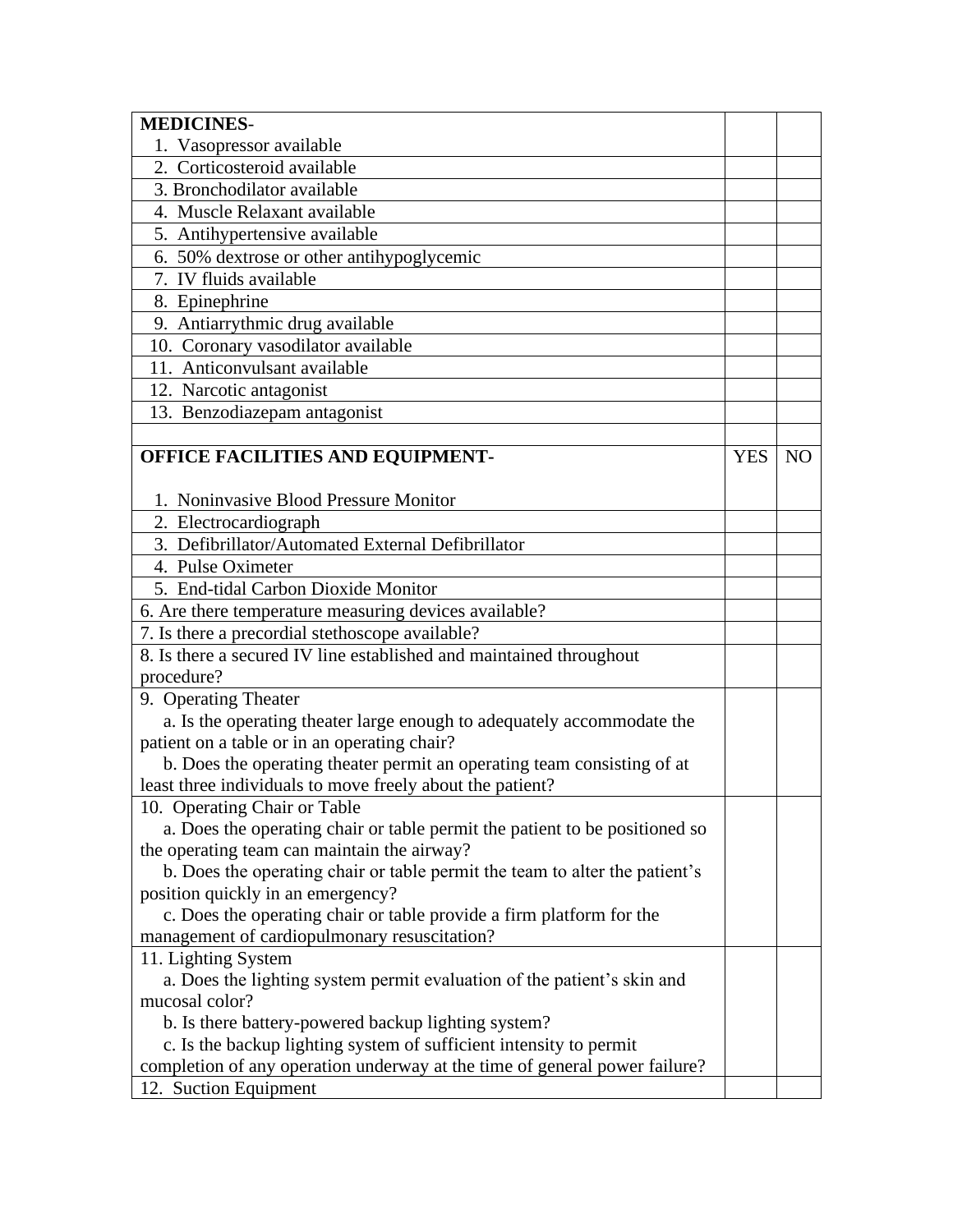| a. Does the suction equipment permit aspiration of the oral and                |  |
|--------------------------------------------------------------------------------|--|
| pharyngeal cavities?                                                           |  |
| b. Is there a backup suction devise available?                                 |  |
| 13. Oxygen Delivery System                                                     |  |
| a. Does the oxygen delivery system have adequate full-face masks and           |  |
| appropriate connectors, and is it capable of delivering oxygen to the patient  |  |
| under positive pressure?                                                       |  |
| b. Is there an adequate backup oxygen delivery system?                         |  |
| c. Is there a mechanical (hand) respiratory bag?                               |  |
| 14. Medical Gas Lines *This section only applies to new or renovated           |  |
| offices (a building that has never been evaluated through the AAOMS office     |  |
| anesthesia program OR that has undergone renovations affecting medical         |  |
| gas plumbing since the last office anesthesia evaluation)                      |  |
| a. If the office is new and/or recently renovated, have the medical gas        |  |
| lines been inspected and certified/verified to be correct by a qualified       |  |
| inspector (installers of medical gas systems must be ASSE 6010 certified       |  |
| and testers of medical gas systems must be ASSE 6030 certified)?               |  |
| b. If applicable, provide documentation.                                       |  |
| 15. Recovery Area                                                              |  |
| a. Does the recovery area have available oxygen?                               |  |
| b. Does the recovery area have available adequate suction?                     |  |
| c. Does the recovery area have adequate lighting?                              |  |
| d. Does the recovery area have adequate electrical outlets?                    |  |
| e. Can the patient be observed by a member of the staff at all times during    |  |
| the recovery period?                                                           |  |
| 16. Ancillary Equipment                                                        |  |
| a. Is there a working laryngoscope complete with an adequate selection of      |  |
| blades, spare batteries, and bulbs?                                            |  |
| b. Are there endotracheal tubes and appropriate connectors?                    |  |
| c. Are there oral and nasopharyngeal airways available?                        |  |
| d. Are there any laryngeal mask airways?                                       |  |
| e. Is there a tonsillar or pharyngeal type suction tip adaptable to all office |  |
| outlets?                                                                       |  |
| f. Are there endotracheal tube forceps?                                        |  |
| g. Is there a sphygmomanometer and stethoscope?                                |  |
| h. Are there an electrocardioscope and defibrillator/automated external        |  |
| defibrillator?                                                                 |  |
| i. Is there a pulse oximeter?                                                  |  |
| j. Is there adequate equipment for the establishment of an intravenous         |  |
| infusion?                                                                      |  |
| <b>SIMULATED EMERGENCIES-</b>                                                  |  |
| Did practitioner recognize emergency and demonstrate appropriate               |  |
| action and knowledge?                                                          |  |
| 1. Airway obstruction                                                          |  |
| 2. Bronchospasm                                                                |  |
| 3. Myocardial Infarction                                                       |  |